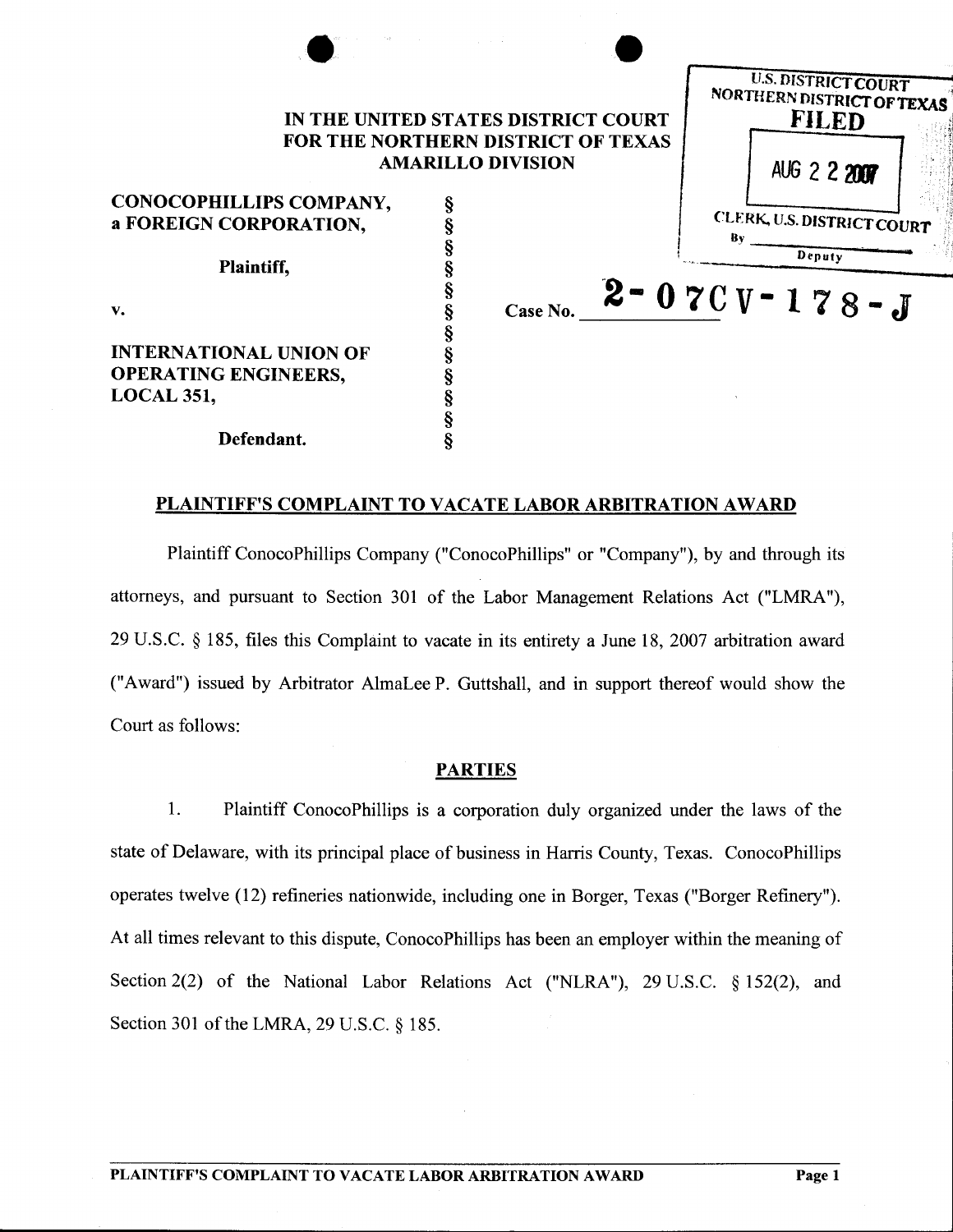2. Defendant International Union of Operating Engineers, Local 351, ("Union") is an unincorporated association. At all times relevant to this dispute, the Union has been a labor organization as defined in Section 2(5) of the NLRA, 29 U.S.C. § 152(5), and Section 301 of the LMRA, 29 U.S.C. § 185, and has been recognized by ConocoPhillips as the exclusive collective bargaining representative for a bargaining unit of operating, maintenance, and clerical employees at the Borger Refinery. The Union may be served with process at 111 E. Coolidge Street, Borger, Texas 79007.

## **JURISDICTION** AND VENUE

3. This Court has federal question subject matter jurisdiction over this action pursuant to Section 301 of the LMRA, 29 U.S.C. § 185.

4. Venue is proper in this District and Division pursuant to 28 U.S.C. § 1391(b) and 29 U.S.C. § 185, because the events giving rise to this action occurred within the jurisdiction of this Court, and the Union is engaged in representing or acting for employee members within the geographic scope of this District and Division.

#### FACTUAL BACKGROUND

5. The Company and the Union entered into a collective bargaining agreement ("CBA"), effective May 1, 2002 through April 30, 2006, which governed the terms and conditions of employment for operating, maintenance, and clerical employees at the Borger Refinery at all times relevant to this proceeding. A copy of the CBA is attached to this Complaint as Exhibit A.

6. Article VII of the CBA sets forth a four-step grievance procedure for resolving complaints or differences of opinion between the Company and the Union. If the Union is not satisfied with the outcome of the grievance after the first three (3) steps of the procedure, it may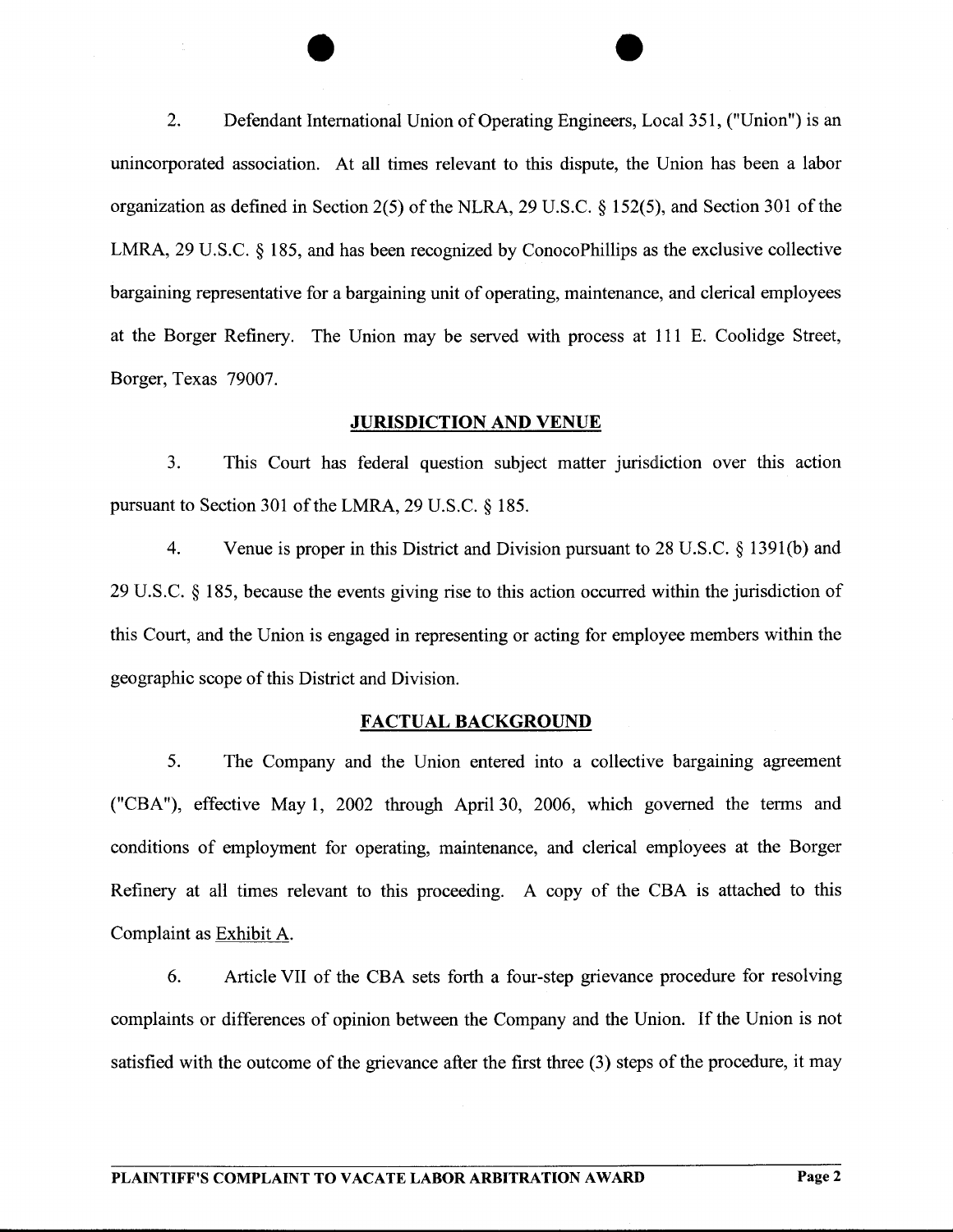submit the matter to arbitration. Only disputes involving the application or interpretation of terms of the CBA are subject to the grievance procedure.

7. Under Article VII, an arbitrator's jurisdiction is limited to settling disputes that the Company and the Union are unable to resolve after the first three (3) steps of the grievance procedure. Article VII(S) further restricts an arbitrator's authority by providing that "[t]he arbitrator may interpret the existing provisions of this Agreement and apply them to the specific facts of the dispute presented to him, but he shall, however, have no authority to add to, or subtract from, or modify the terms of this Agreement."

8. On April 1, 2004, the Company implemented a written Attendance Control Policy ("ACP") at the Borger Refinery, in an effort to reduce employee absenteeism rates. The ACP streamlined prior unwritten attendance rules and included various changes to how employee absences were measured for progressive discipline purposes.

9. Under the ACP, an employee with four (4) qualifying absences, or "occurrences," within the previous twelve-month period enters the progressive discipline process and receives a verbal warning. If the employee has two (2) occurrences during the twelve (12) months following the date of the verbal warning, he advances to the second step of the progressive discipline process and receives a written warning. If the employee has two (2) more occurrences during the twelve (12) months since the date of the written warning, he moves to the third step of the progressive discipline process and receives a final written warning. Finally, the employee is terminated if he has two (2) more occurrences during the twelve (12) months since the date of the final written warning.

10. On March 10, 2004, the Union filed a grievance in anticipation of the Company's implementation of the ACP. The Company denied the grievance at Steps 1 and 2 on the grounds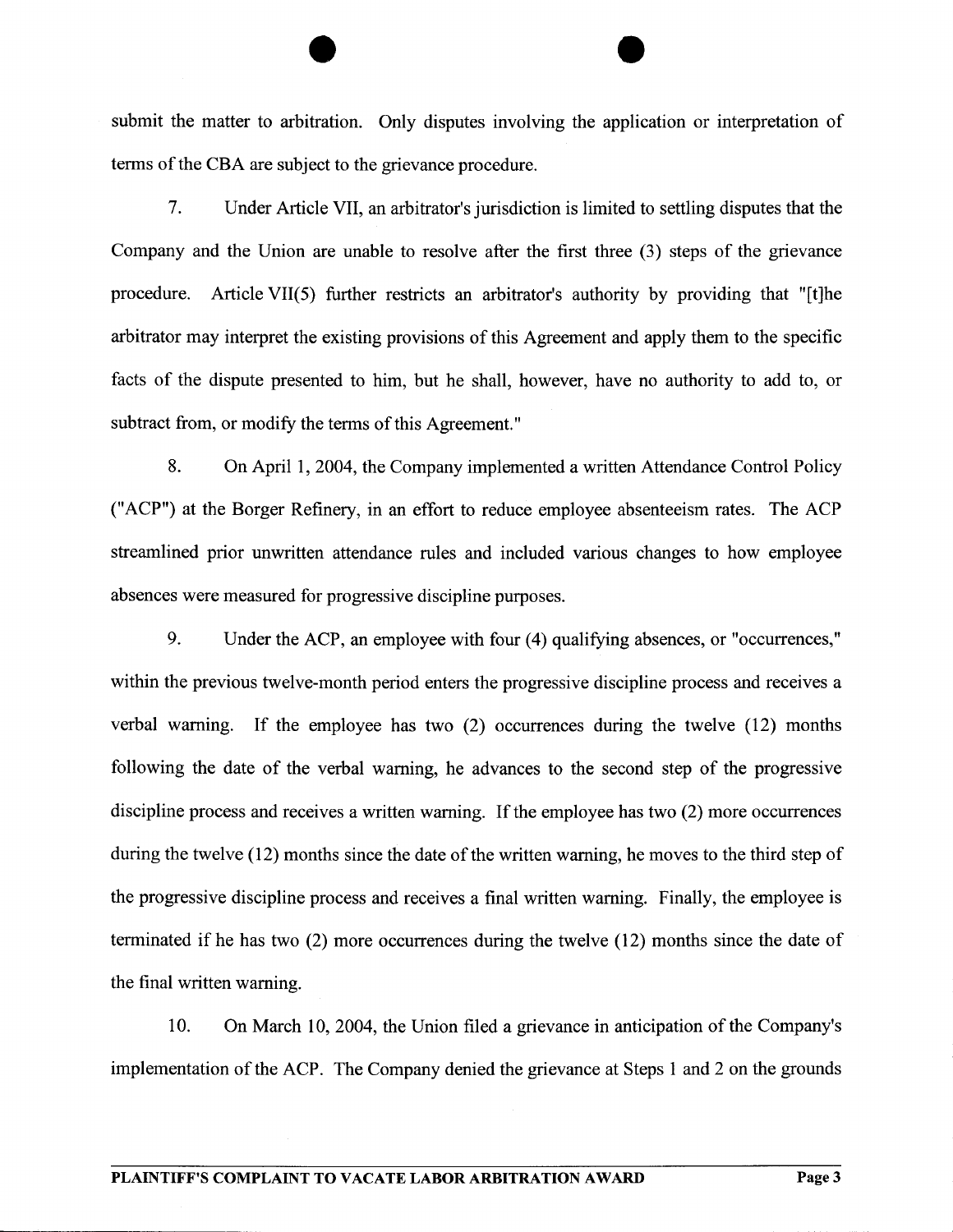it retained the right to revise the attendance rules as a function of management pursuant to Article XII(16) of the CBA. Article XII(16) provides that "managerial functions inherent in the conduct of business by an employer are retained by the Company subject to the terms of this agreement." The Union did not pursue the grievance past Step 2.

11. Approximately twelve (12) months later, the Company revised the ACP in order to address the problem of short-term absences at the Borger Refinery. Under the modified ACP, an employee can advance through the progressive discipline procedure based not only on his number of occurrences, but also on the percentage of time he is absent from work.

12. On May 3, 2005, the Union filed a grievance in response to the Company's revision of the ACP. Once again, the Company denied the Union's grievance on the grounds the changes were made as a function of management under Article XII(16) of the CBA. The Union chose not to advance the grievance beyond Step 1.

13. Still unable to meet its target absentee rate, the Company effectuated additional changes to the ACP on September 19, 2005. Chief among these changes was a new rule that employees cannot take unpaid leave under the Family Medical Leave Act ("FMLA"), 29 U.S.C. § 2601, concurrently with the Company's paid short-term disability ("STD") leave. The revised ACP requires an employee whose absence qualifies for FMLA and STD leave to designate the absence as either FMLA or STD leave, but not both.

14. The Company also modified the ACP to include absences taken as STD leave as occurrences for progressive discipline purposes. As before, absences designated as FMLA leave are not considered occurrences and do not affect an employee's status within the progressive discipline program.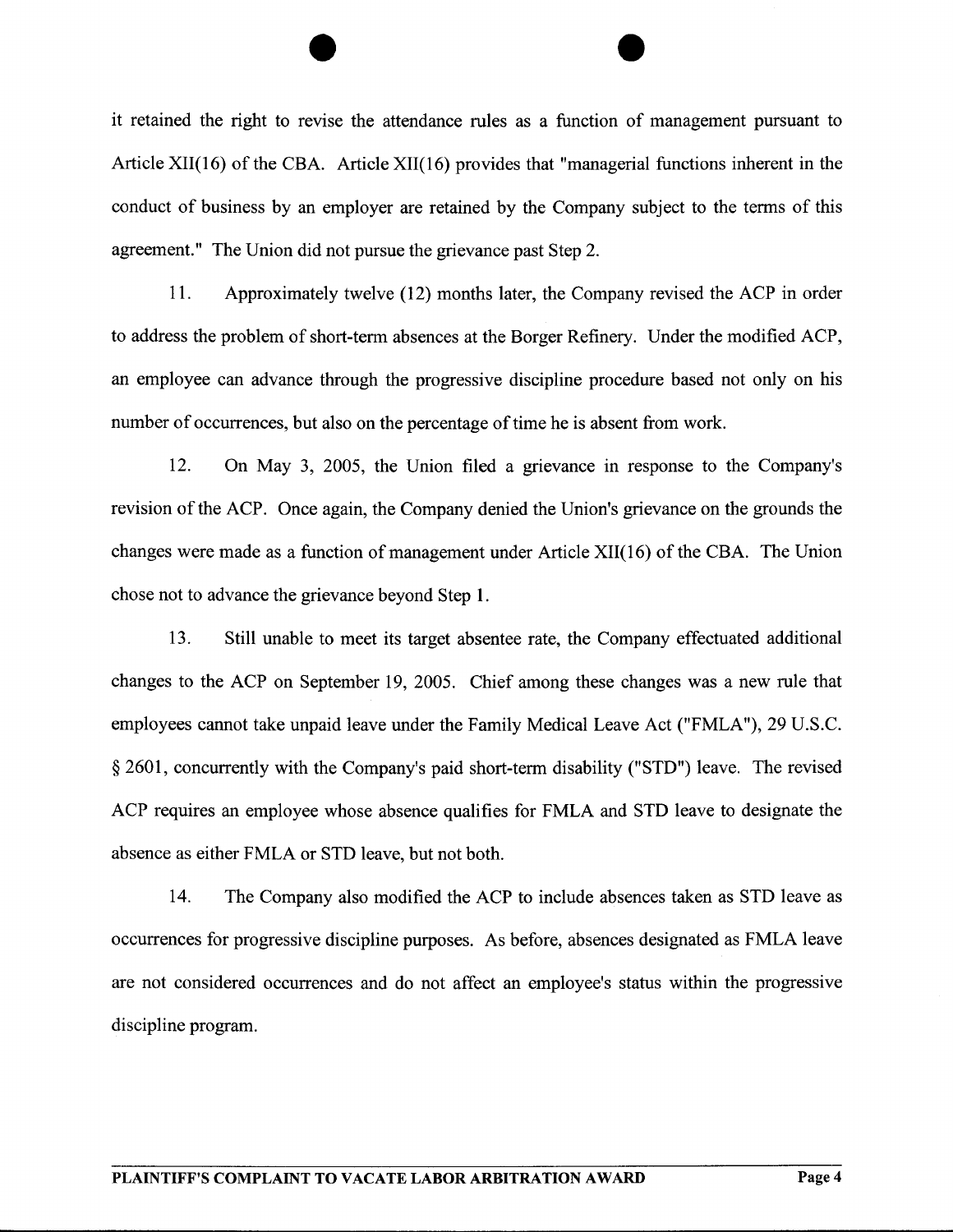15. Prior to revising the ACP, the Company solicited the Union's input. The Union offered a number of suggestions, including that employees remain allowed to take FMLA and STD leave concurrently. At no point did the Union oppose the Company's decision to count STD absences as occurrences for disciplinary purposes.

16. While the Company was able to incorporate several of the Union's suggestions into the revised ACP, it declined to follow the Union's recommendation that employees be allowed to take FMLA and STD leave concurrently.

17. On September 21,2005, the Union filed a grievance over the Company's decision not to allow employees to take FMLA and STD leave concurrently. On the grievance form, the Union described the nature of the grievance simply as "Discontinued running STD benefit concurrent with FMLA benefit." The Company denied the Union's grievance at Steps 1 through 3, after which the Union appealed the grievance to arbitration.

18. Pursuant to the CBA, the parties jointly selected Arbitrator AlmaLee P. Guttshall ("Arbitrator" or "Arbitrator Guttshall") to arbitrate the grievance. A hearing was held before Arbitrator Guttshall on February 28, 2007, in Borger, Texas. Following the arbitration hearing, both parties submitted post-hearing briefs.

19. On June 18, 2007, Arbitrator Guttshall issued her Award, which sustains the Union's grievance and orders the Company to allow its employees to take FMLA and STD leave concurrently. A copy of the Award is attached to this Complaint as Exhibit B.

20. In her Award, Arbitrator Guttshall found that the Company violated the CBA by revising the ACP so that absences taken as STD leave would count as occurrences for disciplinary purposes. She concluded that this revision impermissibly altered the "substance" of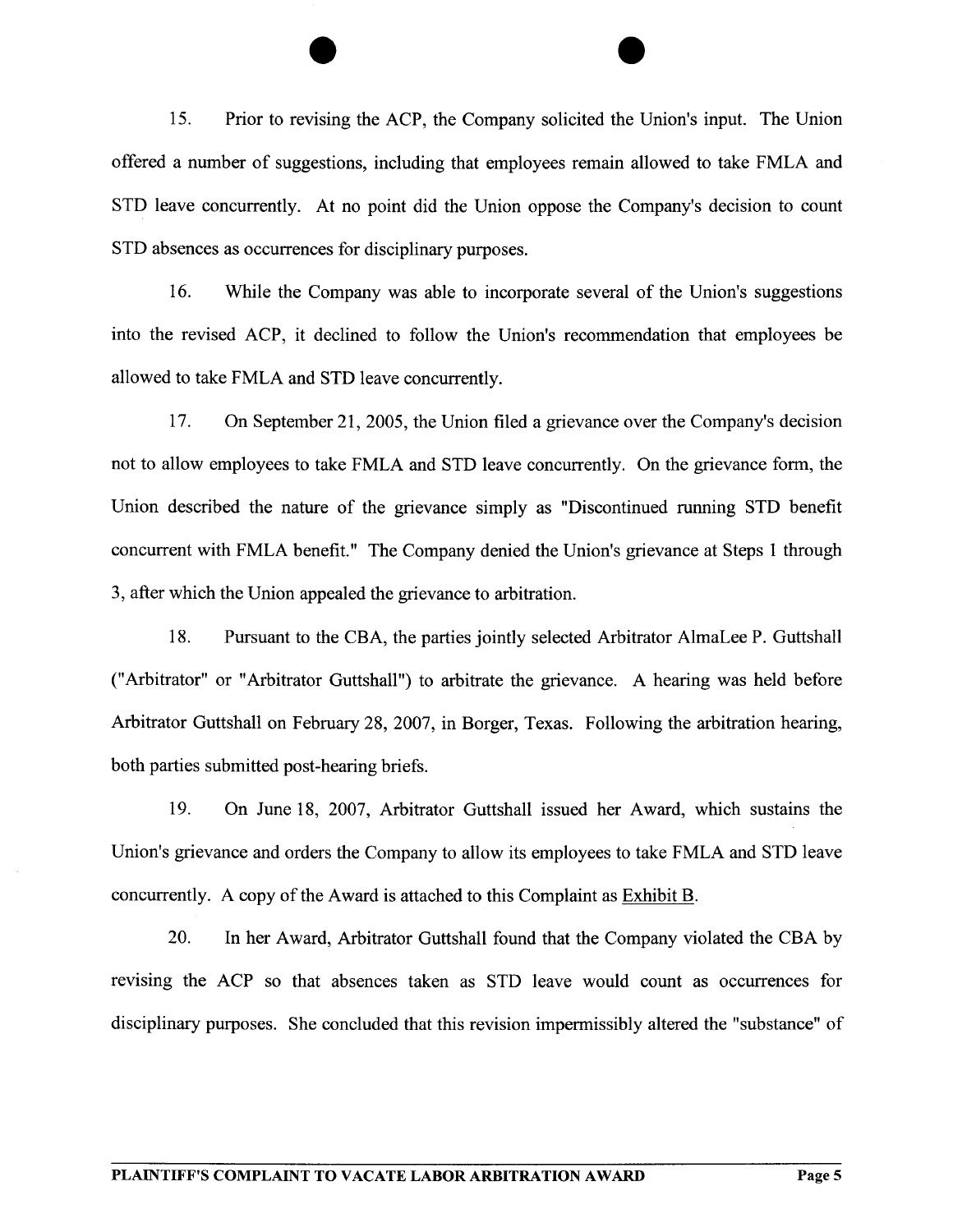the STD benefit by subjecting employees who take STD leave to the progressive discipline procedure. The Arbitrator observed:

> Under the revised policy, an employee on an 8-hour-a-day schedule who was on STD leave for a maximum of approximately 31 days would be terminated. An employee on a 12-hour a day schedule who was on STD leave for approximately 21 days would be terminated. As noted earlier, STD benefits end when employment ends. Implementing an attendance control policy that changes the amount of time for which the employee is eligible for STD benefits guaranteed by Article VIII $(1)(C)$  from 52 weeks to approximately 31 days (in the case of an 8-hour employee) or 21 days (in the case of a 12-hour employee) is a violation of the CBA absent some other justifying factor.

21. Arbitrator Guttshall also found that the Company violated the CBA because the FMLA mandates that an employee be allowed to take FMLA and STD leave concurrently. The Arbitrator determined that the CBA incorporates the FMLA, so any violation of the FMLA is consequently a violation of the CBA as well.

# CAUSES **OF** ACTION

22. ConocoPhillips incorporates paragraphs 1 through 21, above, as though fully set forth herein.

23. The Arbitrator's Award is improper and cannot be enforced because Arbitrator Guttshall exceeded her contractual authority by deciding an issue wholly outside the scope of the grievance. The issue that the Union grieved — and subsequently submitted to arbitration — was whether the Company violated the CBA by revising the ACP to prohibit employees from taking FMLA and STD leave concurrently. At no point during the grievance procedure, including arbitration, did the Union ever challenge the Company's right to count STD absences as occurrences for disciplinary purposes. Accordingly, the Arbitrator exceeded the scope of her contractual authority by deciding an issue she was not asked to settle.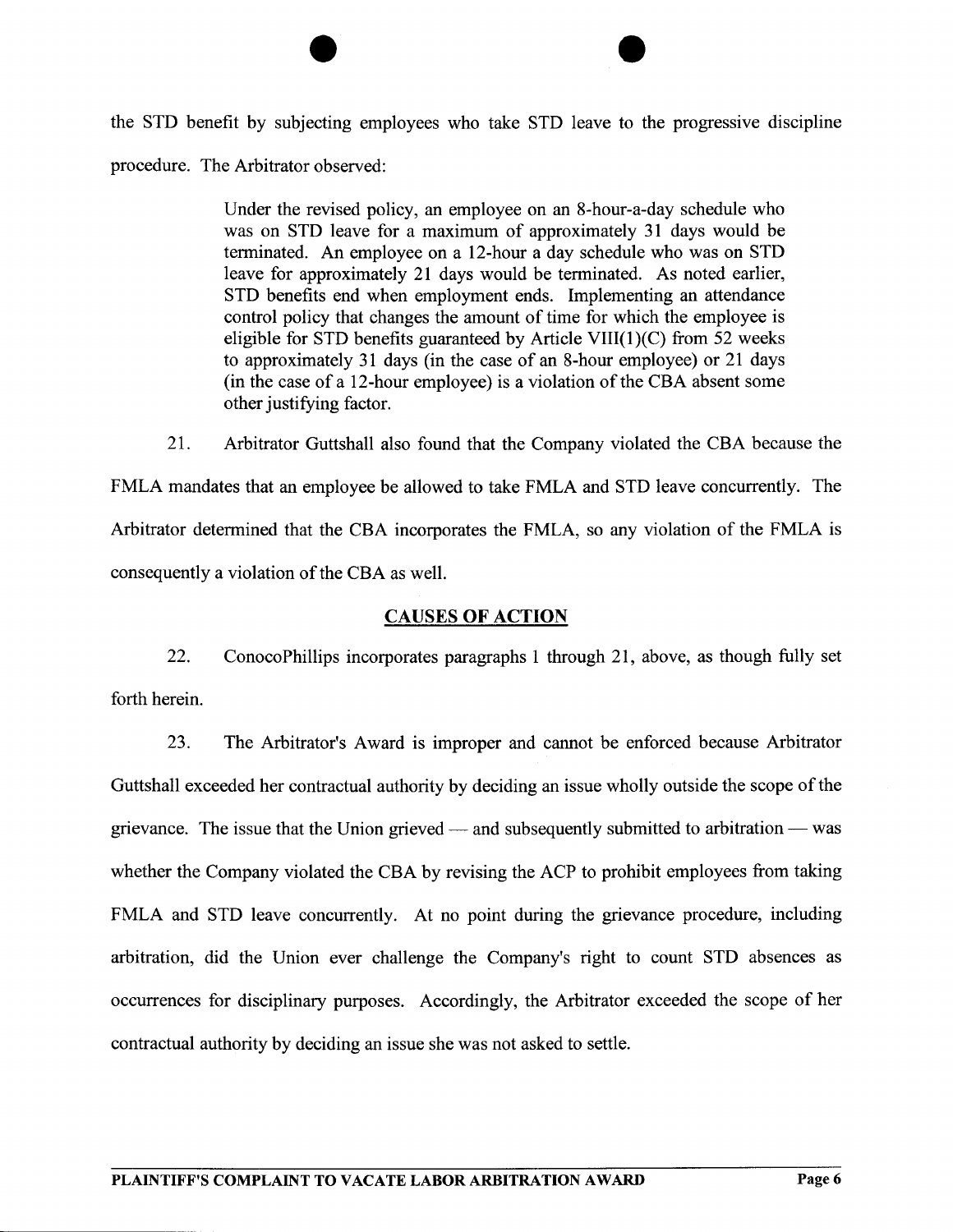24. Even if the Arbitrator were authorized to detennine whether the Company could count STD leave as occurrences, the Award is also improper and cannot be enforced because Arbitrator Guttshall impermissibly concluded that the Company could not substantively modify the STD benefit. In reaching this conclusion, the Arbitrator acted contrary to Article VIIl(2) of the CBA, which expressly reserves to the Company the exclusive right to establish the conditions, rules, and regulations of the STD benefit. She also directly violated Article VIl(5) by "adding to, subtracting from, or modifying" the Company's collectively-bargained right to set the terms and conditions of the STD benefit.

25. Moreover, the Arbitrator's conclusion that the revised ACP substantively changed the STD benefit has no rational basis in the contract or the evidence presented at the arbitration hearing. The Arbitrator inexplicably sunnised that the revised ACP changes the amount of time for which an employee is eligible for STD benefits from 52 weeks to 31 or 21 days, when in reality, no such change took place. The Arbitrator's further conclusion that "[t]his amounts to little more than six weeks, substantially less than the legislatively mandated 12 weeks guaranteed by the FMLA," is equally indefensible, since employees remain free to take twelve (12) weeks of unpaid FMLA leave annually.

26. The Award is also improper and cannot be enforced because Arbitrator Guttshall exceeded the scope of her contractual authority by reaching beyond the CBA and interpreting the FMLA. Article VIl(5) of the CBA limits the role of an arbitrator to "interpret[ing] the existing provisions of this Agreement and apply[ing] them to the specific facts of the dispute presented to him." Arbitrator Guttshall acted contrary to this contractual mandate by looking past the CBA and interpreting a federal statute to require that employees be allowed concurrent FMLA and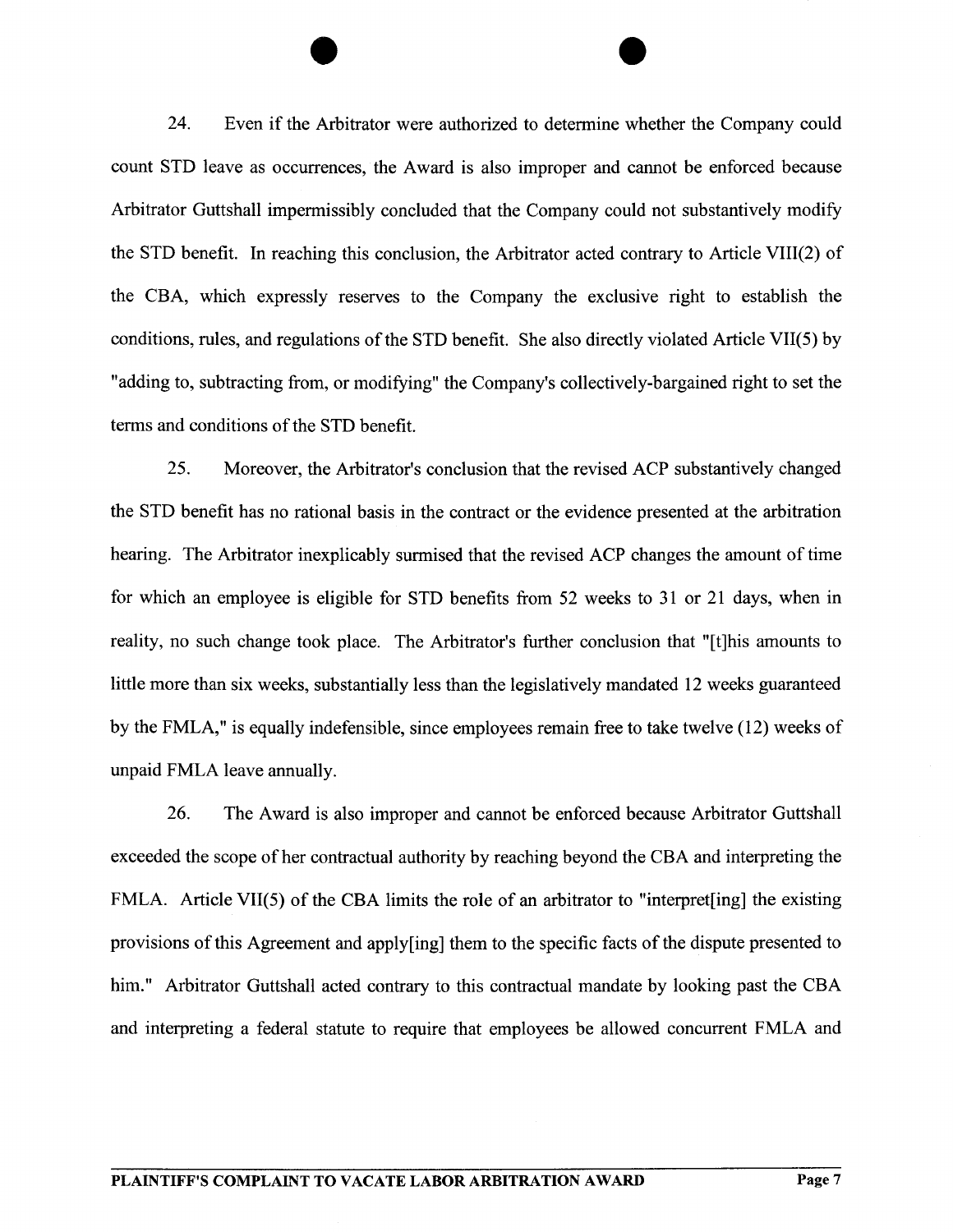STD leave. Consequently, the Arbitrator exceeded her authority and the Award cannot be enforced.

27. Arbitrator Guttshall's determination that the FMLA requires the Company to allow employees to take FMLA and STD leave concurrently also violates Article VIl(5) of the CBA by adding to and/or modifying the terms of the CBA. Article VI(4)(B) of the CBA describes the terms and conditions under which an employee may take FMLA leave:

> The company will provide the availability of family leave to all team members in the event of a birth or adoption of a child or the serious illness of a child, spouse or a parent. The leave will be without pay and will be granted for up to a maximum of twelve (12) weeks in a twelve (12) month period. A team member may request more than one family leave within a twelve (12) month period, but the total time on leave within that period may not exceed twelve (12) weeks. Credited service will accrue during the period covered by the family leave of absence. The leave will be granted with the understanding that the team member will be reinstated to the position held prior to the leave or to a comparable position. (In general, a team member who completes a period of leave will be returned either to the same position held prior to the leave or a position equivalent in pay and benefits.)

28. Since neither Article VI(4)(B) nor any other provision of the CBA provides that employees be allowed to take FMLA and STD leave concurrently, Arbitrator Guttshall's imposition of this requirement constitutes an addition and/or modification of the terms of the CBA, in direct violation of Article VII(5).

29. In addition to exceeding the scope of her authority and improperly modifying the terms of the CBA, Arbitrator Guttshall incorrectly interpreted the FMLA as a matter of law. Nothing in the FMLA itself, the accompanying Federal Regulations, or the relevant case law requires an employer to allow its employees to take FMLA and STD leave concurrently. Accordingly, this finding has no basis in either law or contract.

30. Based upon the foregoing, the Arbitrator's Award fails to conform with the dictates of federal labor policy and should not be enforced.